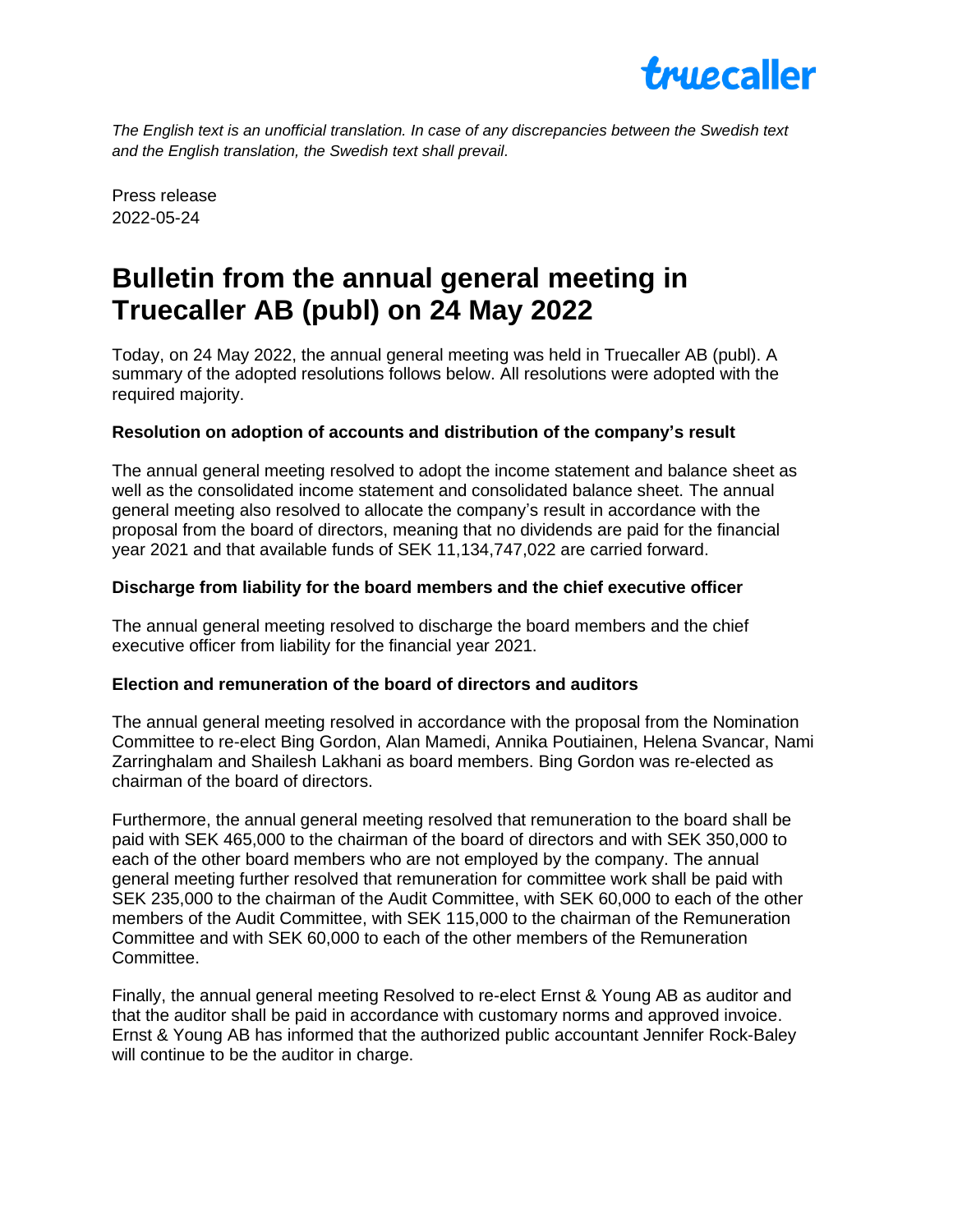

## **Resolution on approval of remuneration report**

The annual general meeting resolved to approve the board of directors' remuneration report for the financial year 2021.

#### **Resolution on establishment of principles for the Nomination Committee**

The annual general meeting resolved in accordance with the proposal from the Nomination Committee on the establishment of principles for the Nomination Committee. The Nomination Committee shall consist of representatives for the three largest shareholders or groups of shareholders in terms of votes as of 30 September 2022.

## **Resolution on authorization for the board of directors regarding issues**

The annual general meeting resolved in accordance with the proposal from the board of directors to authorize the board of directors, at one or several occasions, during the time up until the next annual general meeting, with or without deviation from the shareholders' preferential rights, and with or without provisions regarding payment in kind or through set-off or other provisions, to resolve to issue new series B shares, convertibles and/or warrants entitling to conversion or subscription of series B shares. The total number of series B shares that that may be issued (alternatively be issued through conversion of convertibles and/or exercise of warrants) shall not exceed 41,551,079, which corresponds to a dilution of approximately ten (10) percent calculated on the current number of shares in the company. To the extent an issue is made with deviation from the shareholders' preferential rights, the subscription price shall be on market terms (subject to customary new issue discount, as applicable). The purpose of the authorization is to be able to carry out and finance acquisitions of companies and assets and to give the board of directors increased room for manoeuvre and the opportunity to adapt and improve the company's capital structure.

## **Resolution on authorization for the board of directors regarding repurchase of series B shares in the company**

The annual general meeting resolved in accordance with the proposal from the board of directors to authorize the board of directors, at one or several occasions, during the time up until the next annual general meeting, to resolve on repurchase of series B shares in the company. Repurchase of series B shares may be made at a maximum number of shares corresponding to five (5) percent of the total number of shares in the company outstanding as of the date of the annual general meeting. Repurchase of series B shares may be made on Nasdaq Stockholm at a price per share within the registered price interval of the company's series B share at any time, or if the board of directors instructs a member of Nasdaq Stockholm to accumulate a specific number of the company's shares for its own account during a limited period, at a price per share within the price interval at the time or an equivalent volume‐weighted average price. Payment of the series B shares shall be made in cash. The purpose of the authorization is to enable the company to adapt its capital structure to its capital needs over time, and thereby contribute to an increased shareholder value.

#### **Resolution on the issue and transfer of warrants of series 2022:1**

The annual general meeting resolved in accordance with the proposal from the board of directors on the establishment of a warrant program for senior executives and other key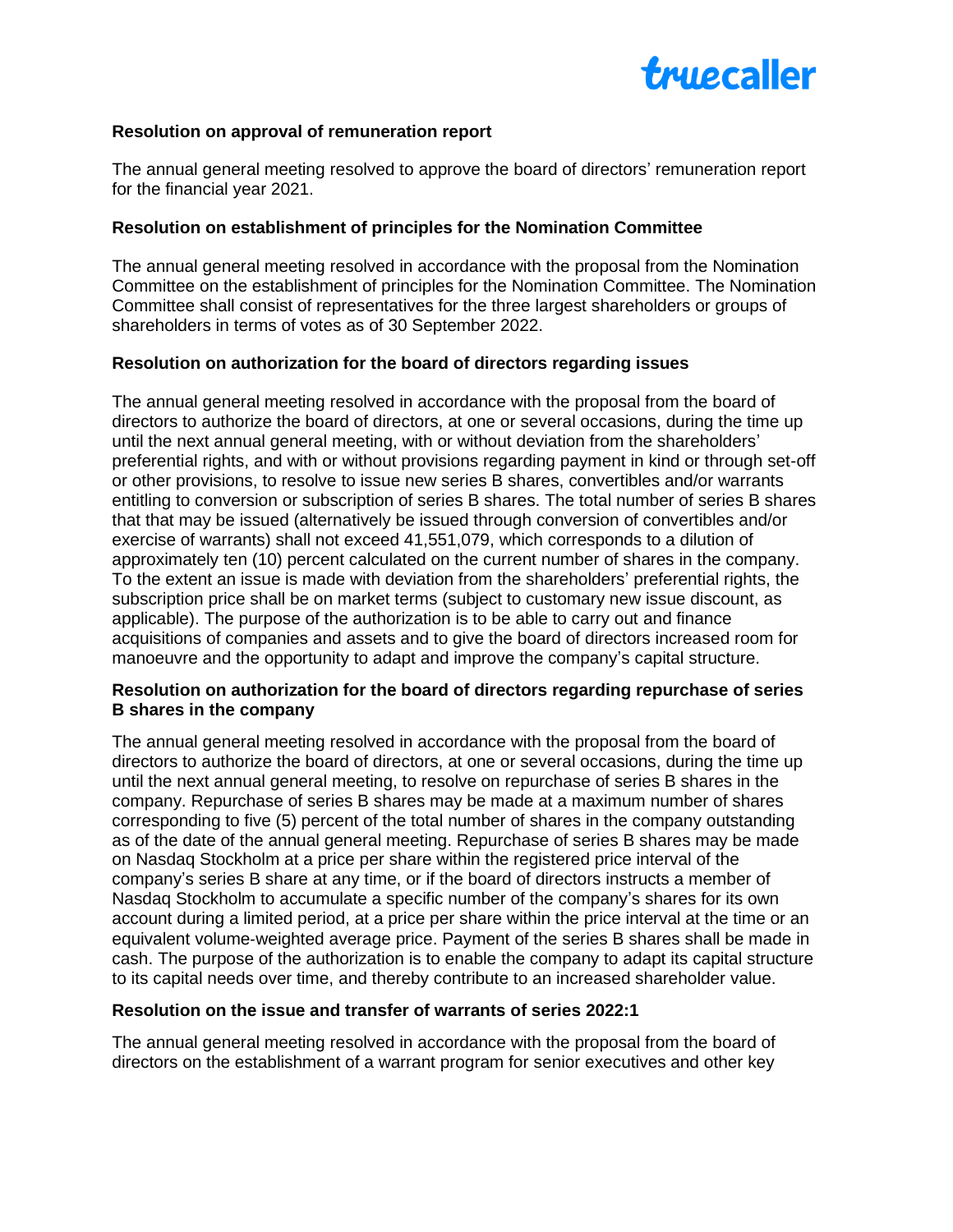

employees in the Truecaller group who do not participate in existing incentive programs, based on issue and transfer of warrants.

The warrant program shall comprise no more than 50,000 warrants. Each warrant entitles a right to subscribe for one ordinary share of series B in the company. The subscription price (strike price) shall correspond to 150 percent of the volume weighted average price of the ordinary share of series B according to the official share list of Nasdaq Stockholm during the ten trading days immediately preceding the annual general meeting on 24 May 2022, however not less than the quota value of the shares. Half of each participant's warrants may be exercised to subscribe for new shares during the period 24 May 2025 – 24 August 2025 and half of each participant's warrants may be exercised to subscribe for new shares during the period 24 May 2026 – 24 August 2026.

The warrants shall be issued to a wholly owned subsidiary to the company without consideration. Transfer to the participants under the warrant program shall be made against cash consideration which shall correspond to the fair market value of the warrant calculated according to the Black & Scholes valuation model.

The reasons for the deviation from the shareholders' pre-emptive rights are to stimulate shareholding in the company by virtue of an incentive program through which senior executives and other key employees can take part of and contribute to a positive value increase of the company's share during the period of the proposed program, and that the company shall be able to retain and recruit competent and dedicated staff.

In case all warrants issued within the warrant program are utilized for subscription of new ordinary shares, a total of 50,000 new ordinary shares of series B will be issued, which corresponds to a dilution of approximately 0.01 percent of the total number of shares and approximately 0.01 percent of the total number of votes in the company.

#### **Resolution on the issue and transfer of warrants of series 2022:2**

The annual general meeting resolved in accordance with the proposal from the board of directors on the establishment of a warrant program for senior executives and other key employees in the Truecaller group who participate in existing incentive programs, based on issue and transfer of warrants.

The warrant program shall comprise no more than 450,000 warrants. Each warrant entitles a right to subscribe for one ordinary share of series B in the company. The subscription price (strike price) shall correspond to 150 percent of the volume weighted average price of the ordinary share of series B according to the official share list of Nasdaq Stockholm during the ten trading days immediately preceding the annual general meeting on 24 May 2022, however not less than the quota value of the shares. The warrants may be exercised to subscribe for new shares during the period 24 May 2026 – 24 August 2026.

The warrants shall be issued to a wholly owned subsidiary to the company without consideration. Transfer to the participants under the warrant program shall be made against cash consideration which shall correspond to the fair market value of the warrant calculated according to the Black & Scholes valuation model.

The reasons for the deviation from the shareholders' pre-emptive rights are to stimulate shareholding in the company by virtue of an incentive program through which senior executives and other key employees can take part of and contribute to a positive value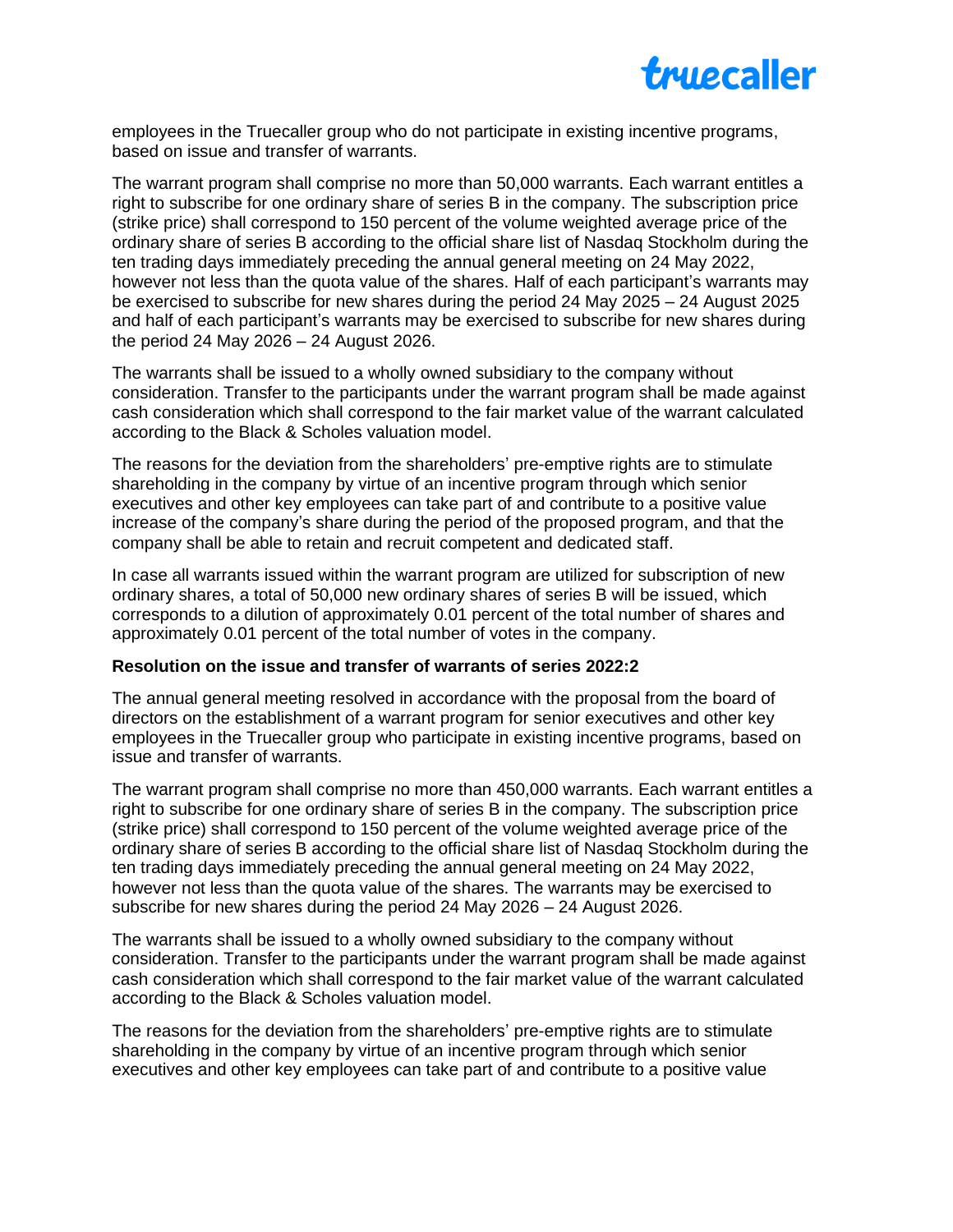

increase of the company's share during the period of the proposed program, and that the company shall be able to retain and recruit competent and dedicated staff.

In case all warrants issued within the warrant program are utilized for subscription of new ordinary shares, a total of 450,000 new ordinary shares of series B will be issued, which corresponds to a dilution of approximately 0.12 percent of the total number of shares and approximately 0.06 percent of the total number of votes in the company.

## **Resolution on the implementation of a long-term share program, amendments to the articles of association and hedging arrangements in respect of the program**

The annual general meeting resolved in accordance with the proposal from the board of directors on the implementation of a long-term share program (the "**Share Program 2022**") as well as hedging arrangements in accordance with the below.

The Share Program 2022 is structured to create long-term incentives for members of the senior executives and certain other employees in order to improve Truecaller's development and create long-term values. The participants are allocated performance-based share rights, which provide the participant with a right to acquire ordinary shares of series B in the company. Following the defined vesting period, the participants will, free of charge, be allocated shares in the company provided that certain conditions are fulfilled. Allocation of shares presupposes, with certain limited exceptions, the participant to remain employed within the Truecaller group during the vesting period. In addition, a pre-requisite for the allocation of shares is that certain performance targets are fulfilled by Truecaller regarding revenue growth rate and adjusted EBITDA. The maximum number of shares in the company, which may be allocated in total under the Share Program 2022 shall be limited to 5,100,000 ordinary shares of series B, which represents approximately 1.36 percent of the total number of shares and approximately 0.64 percent of the total number of votes in the company.

In order to secure delivery of shares to the participants in Share Program 2022, the annual general meeting further resolved on hedging measures by way of (i) amendment of the Articles of Association in order to enable issues of redeemable and convertible C shares; (ii) to authorize the board of directors to resolve on directed issues of redeemable and convertible C shares, whereby the new shares, with deviation from the shareholders' preferential rights, only may be subscribed for by an external party who has been informed in advance at a subscription price which corresponds to the quota value of the shares at the time of subscription; (iii) to authorize the board of directors to resolve to repurchase own C shares; and (iv) to approve transfer of own ordinary shares of series B to the participants under Share Program 2022.

# **Stockholm on 24 May 2022**

Truecaller AB (publ)

**For more information, please contact:** Andreas Frid, Head of IR & Communication +46 705 290800 andreas.fri[d@truecaller.com](mailto:annika.billberg@truecaller.com)